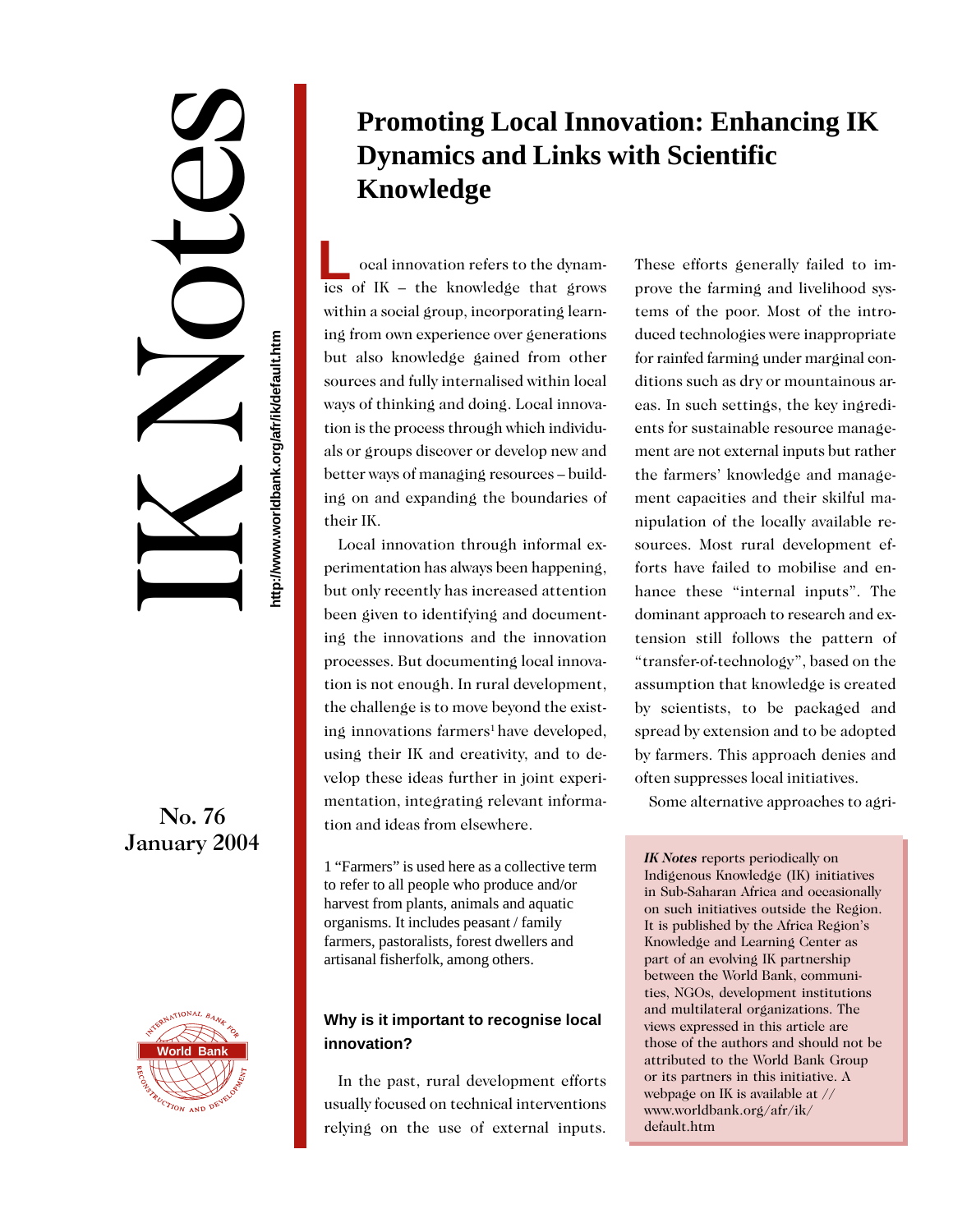cultural research and development (R&D) have been capitalising on the knowledge, creativity and management capacities of local people, and linking IK and external knowledge in joint exploration and experimentation (e.g. Gupta 2000, Reij and Waters-Bayer 2001). They commence by identifying what farmers are already doing in their own development and experimentation efforts, and promote action learning by farmers and supporting agencies to develop the local innovations and complementary techniques further.

Identifying local innovations is a first step toward changing the way development workers regard farmers and interact with them. They start to see farmers as partners with something to offer, not just to receive. A positive approach that starts from (but is not confined to) local ideas, that focuses on local people's strengths and explores the particular opportunities open to them, rather than dwelling on their weaknesses and problems, is key to stimulating local innovation processes.

The purpose of identifying local innovation is not primarily to disseminate them in a transfer-of-technology mode of extension – picking out what seem to be the "best", most widely applicable technologies. Such an approach is not suited for the highly diverse environments in which many smallholder farmers live. A local innovation is developed to fit a particular biophysical and socio-economic setting and usually cannot be transferred "as is" to other settings. However, the documentation and sharing of local innovations can provide ideas and inspiration for others to try out and adapt new ideas to their own setting.

#### **Entry points to Participatory Innovation Development**

Local innovations offer entry points for linking IK and scientific knowledge in community-led Participatory Innovation Development (PID). This is a more comprehensive term than Participatory Technology Development (PTD), an approach that NGOs have long promoted. Basically, the activities involved in PTD are:

- · getting started (getting to know each other);
- · joint analysis of the situation problems and opportunities;
- · looking for ways to try to improve the local situation;
- · trying them out in community-led participatory experimentation;
- · jointly analysing and sharing the results; and

· strengthening the process, often through improving local organisation and linkages with other actors in R&D, so that the PTD process will continue.

As innovation in agriculture and NRM goes far beyond "hard" technologies to "soft" innovations such as new ways of gaining access to or regulating use of natural resources or new ways of farmer organisation (e.g. for marketing), the term Participatory Innovation Development (PID) is increasingly being used instead of PTD to embrace this broader understanding of the approach.

The local-innovation approach to PID starts with looking at what farmers are already trying, in their own efforts to solve problems or grasp opportunities they have already identified. The joint situation analysis by community members and outsiders is based on these concrete examples. Local innovations become foci for community groups to examine opportunities, to plan joint experiments to explore the ideas further and to evaluate the results together. This process, around concrete joint activities, helps to strengthen community organisation for development.

For researchers, as for development agents, learning to recognise local innovation and informal experimentation by farmers is an important step towards engaging in truly participatory R&D. It starts off the collaboration on a completely different footing than approaches that start with introducing external technologies for farmers to test. From the outset, value is given to local people's knowledge and creativity. Farmers are recognised as partners in R&D.

As useful as PID may be in agricultural research, it is primarily an approach to development. Most of the PID that is happening today is being done by farmers and development agents without involvement of formal researchers. This should be encouraged, as it will not be possible for formal researchers to work together with the millions of farmers in remote, marginal and highly diverse areas throughout the world. In such areas, local experimentation is necessary to see if new ideas – whether from other farmers or from formal research – can fit the local setting. Moreover, since conditions are constantly changing, all farming communities need to be able to adjust to these changes. Therefore, farmer innovation must be a never-ending process. PID strengthens this process.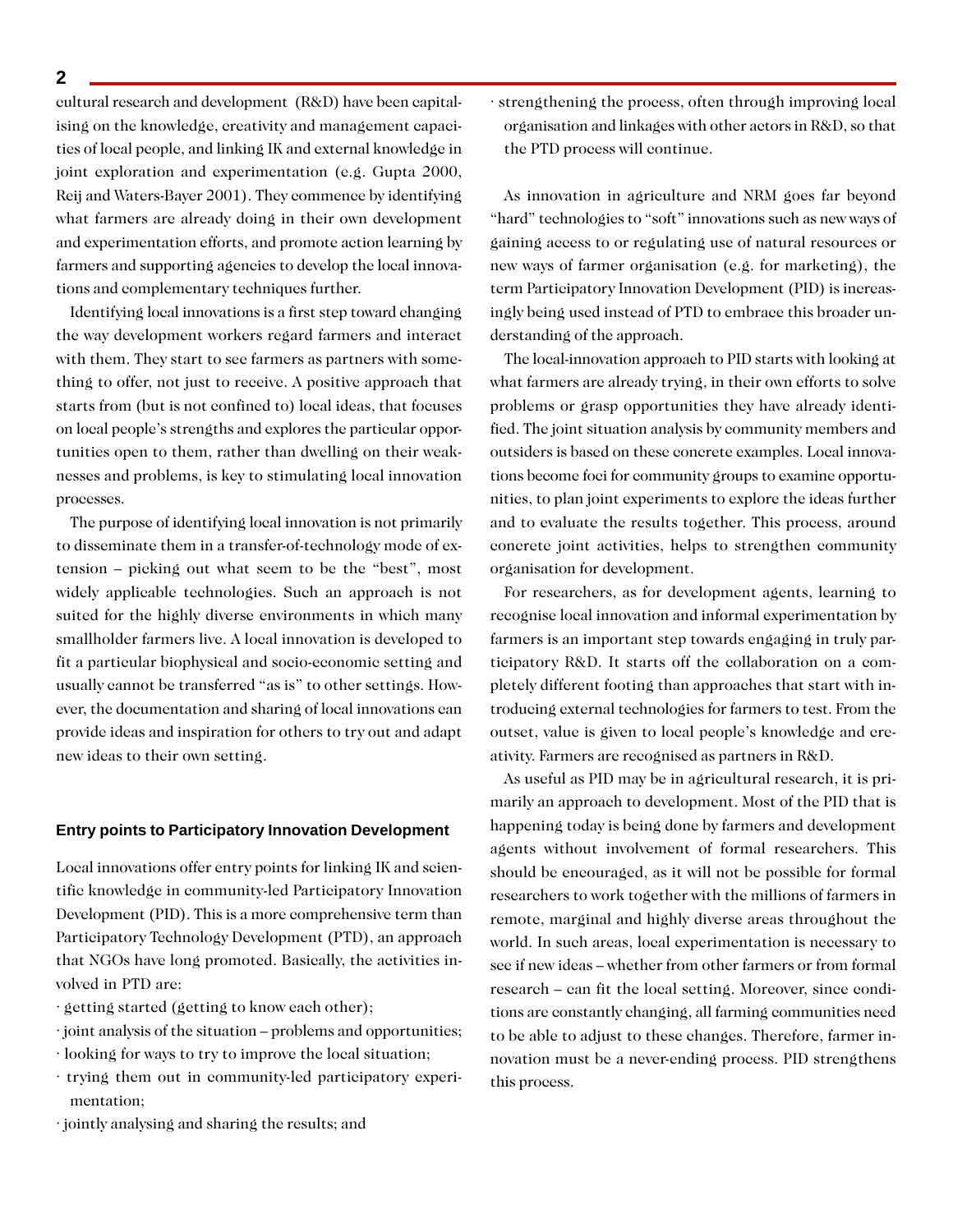#### **The Role of NGOs in promoting PID**

Many development-support NGOs have, for a long time, recognised the potential of building on IK and local innovation, combining this with relevant external knowledge, so that farmers can improve their livelihoods in a sustainable way. They realise that, to be able to link IK and scientific knowledge systems, the farmers and NGOs engaged in PID in the field need to work more closely together with government agencies of agricultural research, extension and education.

Development-support NGOs are in a good position to bring together different stakeholder groups in PID. They have normally established good working relationships with individuals and groups of farmers, and are actively strengthening farmer organisations. It is not always so easy to establish good relations with government organisations, which often regard NGOs with some reserve. On the other hand, because of dwindling funds and growing pressures toward decentralisation and local governance, many agricultural R&D institutions are now seeking partnership with NGOs in order to be able to carry out their work.

The NGOs that are practising and advocating PID have grasped this opportunity to step into the national and international arenas of agricultural R&D and to try to facilitate the building of balanced partnerships of farmers, development agents, scientists, educators and other actors in R&D – starting with recognition of the knowledge and creativity of farmers. These NGOs are encouraging processes of site-specific development in which farmers take the lead. While building up the capacities of weaker stakeholder groups – especially women and poorer farmers – and gradually empowering them to become equal partners with formal researchers and development agents, the NGOs keep watch that the R&D activities focus on the concerns of the weaker groups. The examples of PID on the ground also provide the basis for policy dialogue aimed at creating more space within institutions and government policies for this approach.

Many NGOs now give high priority to forging closer links with government agencies so as to stimulate the changes in attitude and behaviour needed to promote local innovation, to capitalise on potential synergies and to scale up participatory approaches to R&D. This marks a fundamental shift in the work of many development-support NGOs. In the past, they tended to operate parallel to

and separate from government agencies. Now, they have recognised the need to bring about institutional and policy change so that PID is integrated into the regular work of government agencies. Some of these NGOs therefore took the initiative to establish PROLINNOVA, a global platform to promote local innovation in ecologically-oriented agriculture and natural resource management (NRM).

#### **The PROLINNOVA initiative**

Four years ago, when NGOs from the North and South were preparing for the Global Forum on Agricultural Research in Dresden, Germany, they developed the idea of PROLINNOVA to forge multi-stakeholder partnerships in agroecological R&D. Since then, the initiative has grown in a decentralised way. NGOs in Ethiopia, Ghana and Uganda (Agri-Service Ethiopia, Ecumenical Association for Sustainable Agriculture and Rural Development, and Environmental Alert, respectively) have facilitated the building of R&D partnerships around promoting local innovation in each of these countries. Support for their work was provided by the International Fund for Agricultural Development (IFAD), which is supporting a similar process in Niger.

In each country, local NGOs have brought together governmental and non-governmental agencies involved in agricultural and NRM research, development and education. Multistakeholder steering groups collected local experiences in recognising farmer innovation and informal experimentation and in doing PID. The groups convened workshops to analyse in-country experience and developed national action plans to improve and scale up participatory approaches to farmer-led R&D. NGOs in several other countries – Cambodia, Nepal, South Africa, Sudan and Tanzania – have recently developed proposals to facilitate participatory design of PROLINNOVA programmes in a similar way. Together, they succeeded in gaining support from the Netherlands Directorate General for International Cooperation (DGIS) to realise their plans. The country plans differ, depending on the self-identified strengths and weaknesses in engaging the dynamics of IK in PID and in scaling up the approach. However, they have some elements in common:

- making an inventory of initiatives in promoting local innovation and of the organisations involved;
- **•** building capacity to identify and document local innovations and innovation processes and to engage in PID;
- implementing PID on the ground;